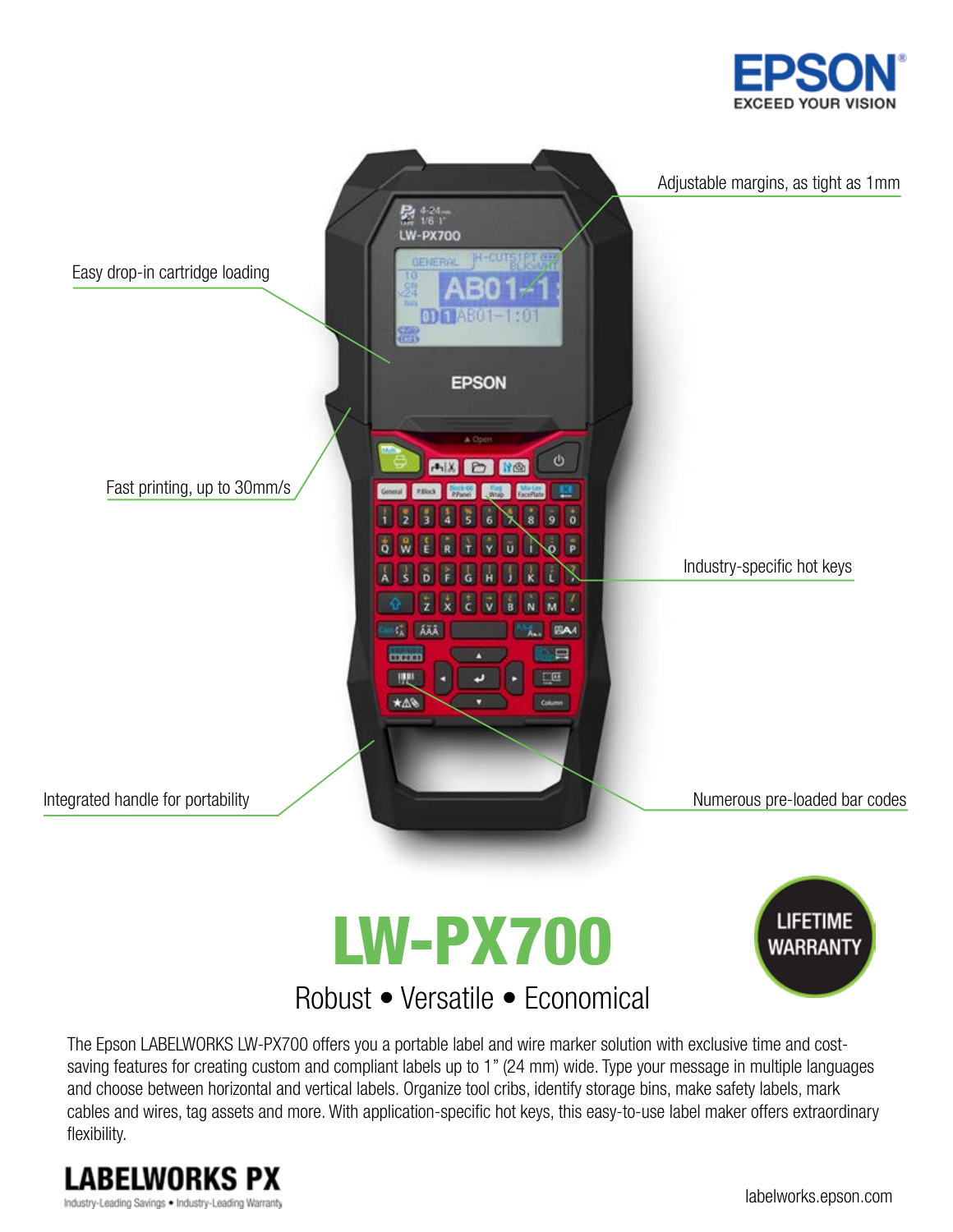# FEATURES AND FUNCTIONS

# Store image files Save Tape

Upload and store up to 5 image files with the LW-PX700 using Epson's Label Editor Software. This is perfect for photos, company logos, icons and symbols specific to your company. Or choose from the 1000+ industrial symbols programmed in the printer.



With Epson's unique half-cut option, you can print a strip of labels and automatically cut only the label – not the backing layer. This keeps your labels together, but makes them easy to separate and apply. So go ahead and print as many labels as you need and take them with you – whether they're the same length or different. The half-cut feature makes peeling and applying them fast and convenient.



Say goodbye to unnecessary tape waste! Customize your margins for optimal tape savings. Epson's autorewind technology pulls unused tape back into the machine, giving a tight 4mm lead margin and 1mm margins on printed labels.



# Automatic Half-Cut Mixed Length Function

In many cases, industrial labeling calls for a diverse array of labels of varying length. Our mixed-length function gives you the freedom to print labels of varying lengths in succession without constraints. With Epson LabelWorks, you determine the length of your labels, not the limitations of your printer.





# Software-Compatible

Use Epson's Label Editor software to create professional labels for your entire workplace. Print images, bar and QR codes, tables and logos. Batch print by importing spreadsheets. It makes printing efficient!

**LIFETIME WARRANTY** 

ALL LABELWORKS PX PRINTERS COME WITH AN INDUSTRY-LEADING LIFETIME WARRANTY

\*Screen Content Simulated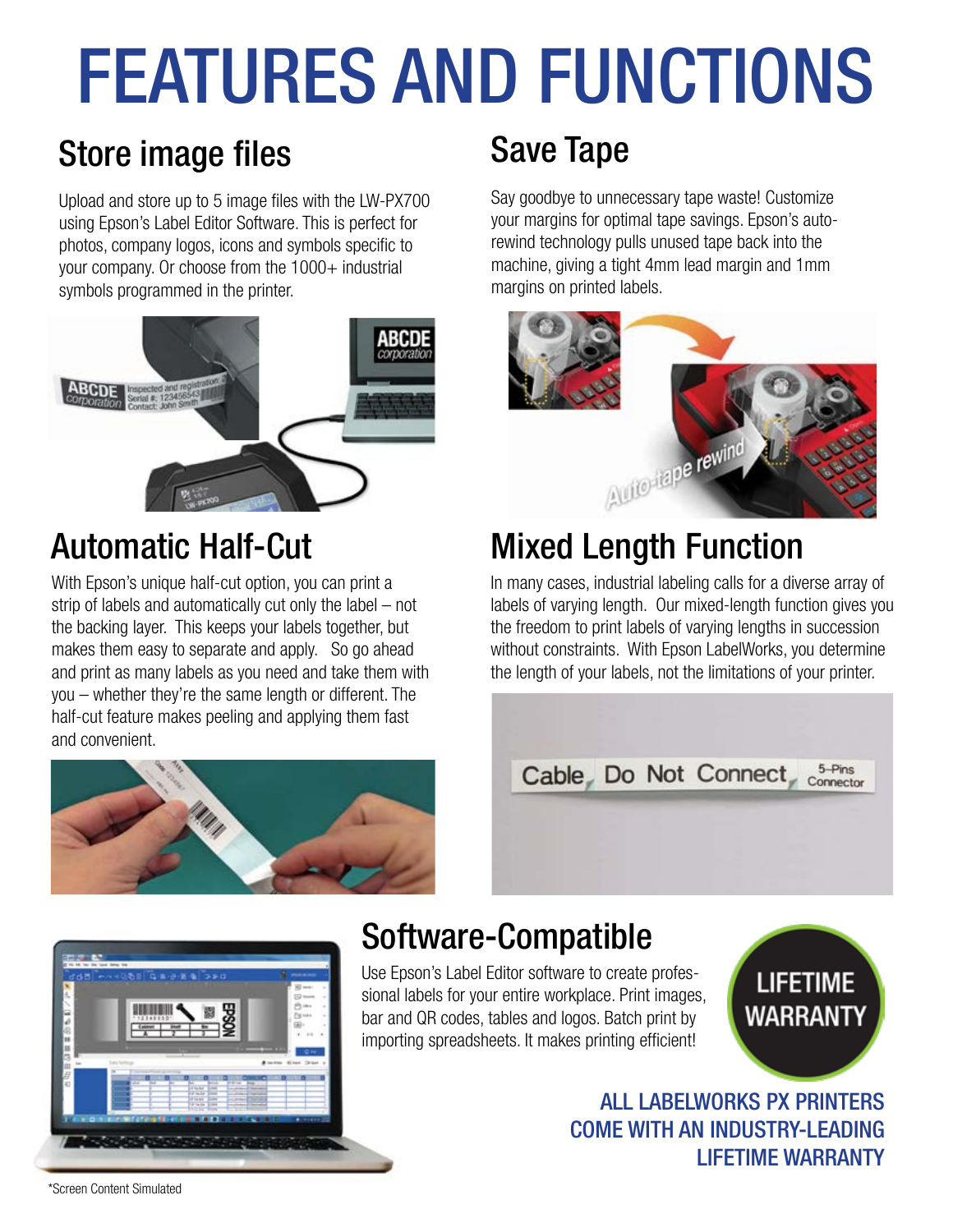

### TAPE LINEUP LABELWORKS PX LW-PX700

Industry-Leading Savings • Industry-Leading Warranty

## MORE SIZES, MORE COLORS

**For All Your Industrial Labeling Needs**



# STANDARD INDUSTRIAL TAPES - 30'

| 1/6''<br>4 <sub>mm</sub> | <b>BLACK</b><br>on clear<br>Limited Supply) | <b>BLACK</b><br>on white | <b>BLACK</b><br>on yellow<br>(Limited Supply) |              |              |
|--------------------------|---------------------------------------------|--------------------------|-----------------------------------------------|--------------|--------------|
|                          |                                             | 204BCPX 204BWPX          | 204BYPX                                       |              |              |
|                          |                                             |                          |                                               |              |              |
| 1/4''                    | <b>BLACK</b>                                | <b>BLACK</b>             | <b>BLACK</b>                                  | <b>WHITE</b> | <b>BLACK</b> |
| 6 <sub>mm</sub>          | on clear                                    | on white                 | on vellow                                     | on black     | on green     |

| 1/4'' | BLACK BLACK BLACK WHITE BLACK BLACK BLACK                        |  |  |  |
|-------|------------------------------------------------------------------|--|--|--|
|       | 6mm on clear on white on vellow on black on green on blue on red |  |  |  |
|       | 206BCPX 206BWPX 206BYPX 206WBPX 206BGPX 206BBPX 206BRPX          |  |  |  |
|       |                                                                  |  |  |  |

| 3/8'' | <b>BLACK BLACK BLACK WHITE BLACK</b>                                             |  | <b>BLACK BLACK</b> |  |
|-------|----------------------------------------------------------------------------------|--|--------------------|--|
|       | 9mm   on clear   on white   on yellow   on black   on green   on blue   on red ; |  |                    |  |
|       | 209BCPX   209BWPX   209BYPX   209WBPX   209BGPX   209BBPX   209BRPX              |  |                    |  |



| 1/2"<br>12mm l            | <b>BLACK</b><br>on clear | <b>BLACK</b><br>on white | <b>BLACK</b><br>on yellow | <b>WHITE</b><br>on black on green | <b>BLACK</b>             | <b>BLACK</b><br>on blue | <b>BLACK</b><br>on red | <b>BLACK</b><br>on orange                                                       | <b>WHITE</b><br>on clear | <b>WHITE</b><br>on vivid<br>red                                                 | <b>WHITE</b><br>on vivid<br>green | <b>WHITE</b><br>on vivid<br>blue | <b>GOLD</b><br>on clear                                | <b>GOLD</b><br>on black   | <b>BLACK</b><br>on white<br>removable<br>adhesive           | <b>RED</b><br>on white<br>NEW! |
|---------------------------|--------------------------|--------------------------|---------------------------|-----------------------------------|--------------------------|-------------------------|------------------------|---------------------------------------------------------------------------------|--------------------------|---------------------------------------------------------------------------------|-----------------------------------|----------------------------------|--------------------------------------------------------|---------------------------|-------------------------------------------------------------|--------------------------------|
|                           |                          |                          |                           |                                   |                          |                         |                        |                                                                                 |                          | 212BCPX 212BWPX 212BYPX 212WBPX 212BGPX 212BBPX 212BRPX 212BOPX 212WCPX 212WRPX | 212WGPX                           | 212WLPX                          | 212GCPX                                                | 212GBPX                   | 212RAPX                                                     | 212RWPX                        |
| 3/4''<br>18 <sub>mm</sub> | <b>BLACK</b><br>on clear | <b>BLACK</b><br>on white | <b>BLACK</b><br>on yellow | <b>WHITE</b><br>on black          | <b>BLACK</b><br>on green | <b>BLACK</b><br>on blue | <b>BLACK</b><br>on red | <b>BLACK</b><br>on orange                                                       | <b>WHITE</b><br>on clear | <b>WHITE</b><br>on vivid<br>red                                                 | <b>WHITE</b><br>on vivid<br>green | <b>WHITE</b><br>on vivid<br>blue | <b>WHITE</b><br>on vivid<br>orange<br>(Limited Supply) | <b>BLACK</b><br>on violet | <b>BLACK</b><br>on translucent<br>matte<br>(Limited Supply) |                                |
|                           |                          | 218BCPX 218BWPX          |                           |                                   |                          |                         |                        | 218BYPX 218WBPX 218BGPX 218BBPX 218BRPX 218BOPX 218WCPX                         |                          | 218WRPX                                                                         | 218WGPX                           | 218WLPX                          | 218WOPX                                                | 218BVPX                   | 218BTMPX                                                    |                                |
|                           |                          |                          |                           |                                   |                          |                         |                        |                                                                                 |                          |                                                                                 |                                   |                                  |                                                        |                           |                                                             |                                |
| 24mm                      | <b>BLACK</b><br>on clear | <b>BLACK</b><br>on white | <b>BLACK</b><br>on yellow | <b>WHITE</b><br>on black on green | <b>BLACK</b>             | <b>BLACK</b><br>on blue | <b>BLACK</b><br>on red | <b>BLACK</b><br>on orange                                                       | <b>WHITE</b><br>on clear | <b>WHITE</b><br>on vivid<br>red                                                 | <b>WHITE</b><br>on vivid<br>green | <b>WHITE</b><br>on vivid<br>blue | <b>WHITE</b><br>on vivid<br>orange<br>(Limited Supply) |                           |                                                             |                                |
|                           |                          |                          |                           |                                   |                          |                         |                        | 224BCPX 224BWPX 224BYPX 224WBPX 224BGPX 224BBPX 224BRPX 224BOPX 224WCPX 224WRPX |                          |                                                                                 | 224WGPX 224WLPX                   |                                  | 224WOPX                                                |                           |                                                             |                                |

# SPECIALTY TAPES

| <b>Silver Matte - 30'</b> |  |
|---------------------------|--|
|                           |  |

**ANUA** 

Silver matte designed for optimal use with bar code readers. Withstands extreme temperatures,

|                          | <b>Black</b> on silver matte |               |                                 |
|--------------------------|------------------------------|---------------|---------------------------------|
| 3/8''<br>9 <sub>mm</sub> | 1/2''<br>12mm                | 3/4''<br>18mm | - 11<br>24mm                    |
|                          |                              |               | 209SMPX 212SMPX 218SMPX 224SMPX |

**Strong Adhesive -** 30' **PRECISE LETTERS & BAR CODE BARS**

|                | <b>Black</b> | <b>Black</b> |
|----------------|--------------|--------------|
|                | on white     | on vellow    |
| $3/8''$ (9mm)  | 209IBWPX     | 209IBYPX     |
| $1/2$ " (12mm) | 212IBWPX     | 212IBYPX     |
| $3/4''$ (18mm) | 218IBWPX     | 218IBYPX     |
| 1''(24mm)      | 224IBWPX     | 224IBYPX     |
|                |              |              |

#### **Self-Laminating Overwrap**

| 224SLPX                 | 1/4" <b>Black</b> on white                                                             |
|-------------------------|----------------------------------------------------------------------------------------|
|                         | 3/4" Clear Tail (30')                                                                  |
| <b>NEW!</b><br>224VSLPX | 1/4" Vinyl Black on white<br>3/4" Clear Tail (26')                                     |
|                         | Wire wrap tape prints on white area and<br>has clear tail to overlap printed material. |

#### **NEW! Vinyl Tape -** 22.9'

|           | <b>Black</b>                   | <b>Black</b> |
|-----------|--------------------------------|--------------|
|           | on white                       | on yellow    |
|           | 1/2"(12mm) 212VTBWPX 212VTBYPX |              |
|           | 3/4"(18mm) 218VTBWPX 218VTBYPX |              |
| 1''(24mm) | 224VTBWPX 224VTBYPX            |              |

#### **Magnetic Tape -** 4.9'

|   | Black                                                                      | <b>Black</b> | <b>Black</b> | <b>Black</b> | <b>Black</b> |
|---|----------------------------------------------------------------------------|--------------|--------------|--------------|--------------|
|   | on white                                                                   | on vellow    | on red       | on blue      | on areen     |
|   | 1/2" 212MTBWPX-4.9 212MTBYPX-4.9 212MTBRPX-4.9 212MTBBPX-4.9 212MTBGPX-4.9 |              |              |              |              |
|   | 3/4" 218MTBWPX-4.9 218MTBYPX-4.9 218MTBRPX-4.9 218MTBBPX-4.9 218MTBGPX-4.9 |              |              |              |              |
| 1 | 224MTBWPX-4.9 224MTBYPX-4.9 224MTBRPX-4.9 224MTBBPX-4.9 224MTBGPX-4.9      |              |              |              |              |

**Shrink Tube - 96<sup>"</sup> Compliance Standards: UL Standard 224** (Related Temperature: 125°C, **Rated VII** Public Resistance Grade VW-1)

|        | AWG       | <b>Black</b><br>on red | <b>Black</b><br>on yellow | <b>Black</b><br>on white | <b>Black</b><br>on green | <b>Black</b><br>on blue | White<br>on black |
|--------|-----------|------------------------|---------------------------|--------------------------|--------------------------|-------------------------|-------------------|
| 1/8''  | $14-22$   |                        | 203B20BYPX                | 203B20BWPX               |                          |                         |                   |
|        |           |                        | (Coming Soon!)            | (Coming Soon!)           |                          |                         |                   |
| 1/8''  | $16 - 22$ |                        | 203STBYPX                 | 203STBWPX                |                          |                         |                   |
| 3/16'' | $8 - 12$  | 205STBRPX              | 205STBYPX                 | 205STBWPX                |                          |                         | 205STWBPX         |
| 3/16'' | $10 - 20$ |                        |                           |                          | 205STBGPX                | 205STBBPX               |                   |
| 1/4"   | $6 - 18$  |                        |                           | 208B20BWPX               |                          |                         |                   |
|        |           |                        |                           | (Coming Soon!)           |                          |                         |                   |
| 1/4"   | $6 - 18$  |                        | 208STBYPX                 | 208STBWPX                |                          |                         |                   |
| 3/8''  | $4 - 12$  |                        |                           | 210STBWPX                |                          |                         |                   |
| 1/2"   | $2 - 8$   | 211STBRPX              | 211STBYPX                 | 211STBWPX                |                          |                         | 211STWBPX         |
| 9/16'' | $0 - 5$   |                        | 214STBYPX                 | 214STBWPX                |                          |                         |                   |

*Polyole n Shrink Tube Cartridge Color & Sizes (length=96")*

#### **Fluorescent -** 3/4" 18mm 30'

| <b>Black on</b> | <b>Black on</b> | <b>Black on</b> | <b>Black on</b>                                       | <b>Black on</b> |
|-----------------|-----------------|-----------------|-------------------------------------------------------|-----------------|
| fluorescent     |                 |                 | fluorescent   fluorescent   fluorescent   fluorescent |                 |
| red.            | pink            | orange          | vellow                                                | areen           |
| $3/4''$ (18mm)  | $3/4''$ (18mm)  | 3/4''(18mm)     | $3/4''$ (18mm)                                        | $3/4''$ (18mm)  |
| 218FRPX         | 218FPPX         | 218FOPX 218FYPX |                                                       | 218FGPX         |

#### **Reflective Tape - 4' 9"**

224RFWPX 1" **Black** *on Re ective white (Limited Supply)*